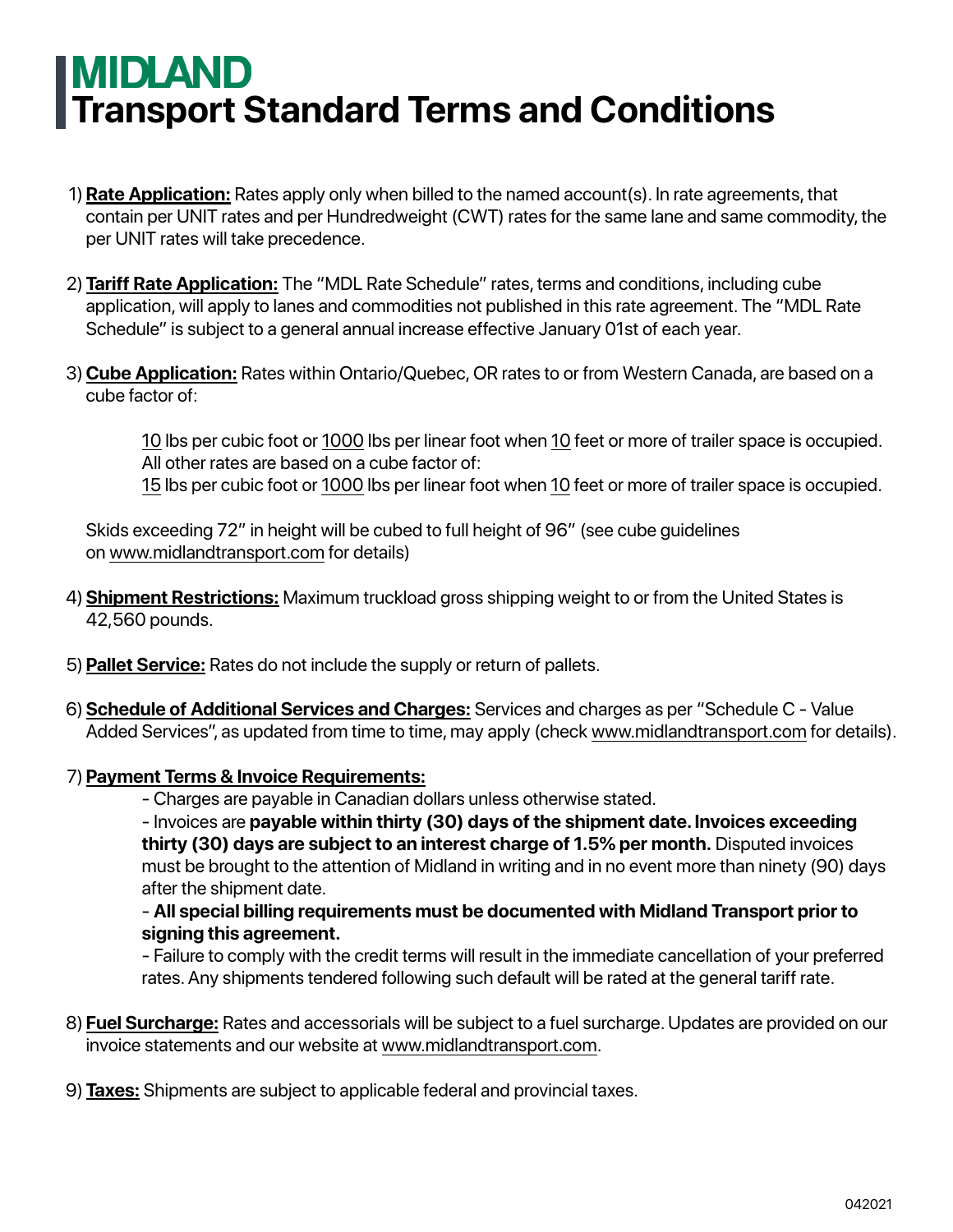## **MIDLAND Transport Standard Terms and Conditions**

- **Liability:** The amount of any loss or damage shall not exceed \$2.00 per pound (computed on the 10) a) actual weight of the shipment) unless a higher value is declared on the face of the bill of lading by the consignor and accepted by Midland. Midland will have no liability where, on an individual shipment basis, the claim amount is \$50.00 or less. Products consisting of ceramics, glass, liquids, perishables, personal goods, porcelain or otherwise of fragile nature are carried at the sole risk of the consignor. All claims for loss, damage or delay shall be made by customer in writing within sixty (60) days after delivery of the goods or, in the case of failure to make delivery, within nine (9) months from the date of shipment.
	- **Delay:** Midland is not bound to transport the goods by any particular vehicle or in time for any b) particular market other than with due dispatch, unless specifically provided otherwise herein.
	- c) <mark>Proof of Delivery:</mark> Notwithstanding any other term or condition of this Rate and Service Agreement to the contrary, in no event shall Midland be liable to the consignor, consignee, owner or any third party for any loss, damage or destruction of the goods where the consignee/owner has signed a Proof of Delivery indicating that the goods have been received in good order.
	- **Force Majeure:** Midland shall not be liable for loss, damage or delay to any of the goods caused by d) an act of God, riots, strikes, a defect or inherent vice in the goods, the act or default of the consignor, owner or consignee, authority of law, quarantine.
	- **Terms Incorporated into Carrier's Bill of Lading:** In the event that the customer's bill of lading is e) used, the terms and conditions contained in this Rate and Service Agreement are incorporated by reference into the customer's bill of lading and in the event of any conflict or ambiguity between the terms and conditions of this Rate and Service Agreement and the terms and conditions of the customer's bill of lading, the terms and conditions of this Rate and Service Agreement shall take priority and govern. Without limiting the generality of the foregoing, the limitation of liability provisions contained in Sections 10 and 11 of this Rate and Service Agreement shall apply to all contracts of carriage between Midland and customer irrespective of which party's bill of lading is used and even if a bill of lading is not used.
	- **Exclusion of Consequential Damages:** Notwithstanding any term or condition of the customer's bill f) of lading, if any, or any other provision to the contrary, in no event shall Midland be liable to the customer, owner, consignor, consignee or any third party interested in the goods for any special, indirect, incidental or consequential losses or damages including, but not limited to, loss of profits, downtime costs, delay costs and costs of substitute equipment arising out of or relating in any way to the non- delivery, misdelivery, delay in delivery or late delivery of the goods or the loss, damage or destruction of the goods, howsoever caused, including, without limitation, the negligence, gross negligence or the fundamental breach of this contract by Midland, its servants or agents, whether or not Midland had knowledge that such losses or damages may be incurred.